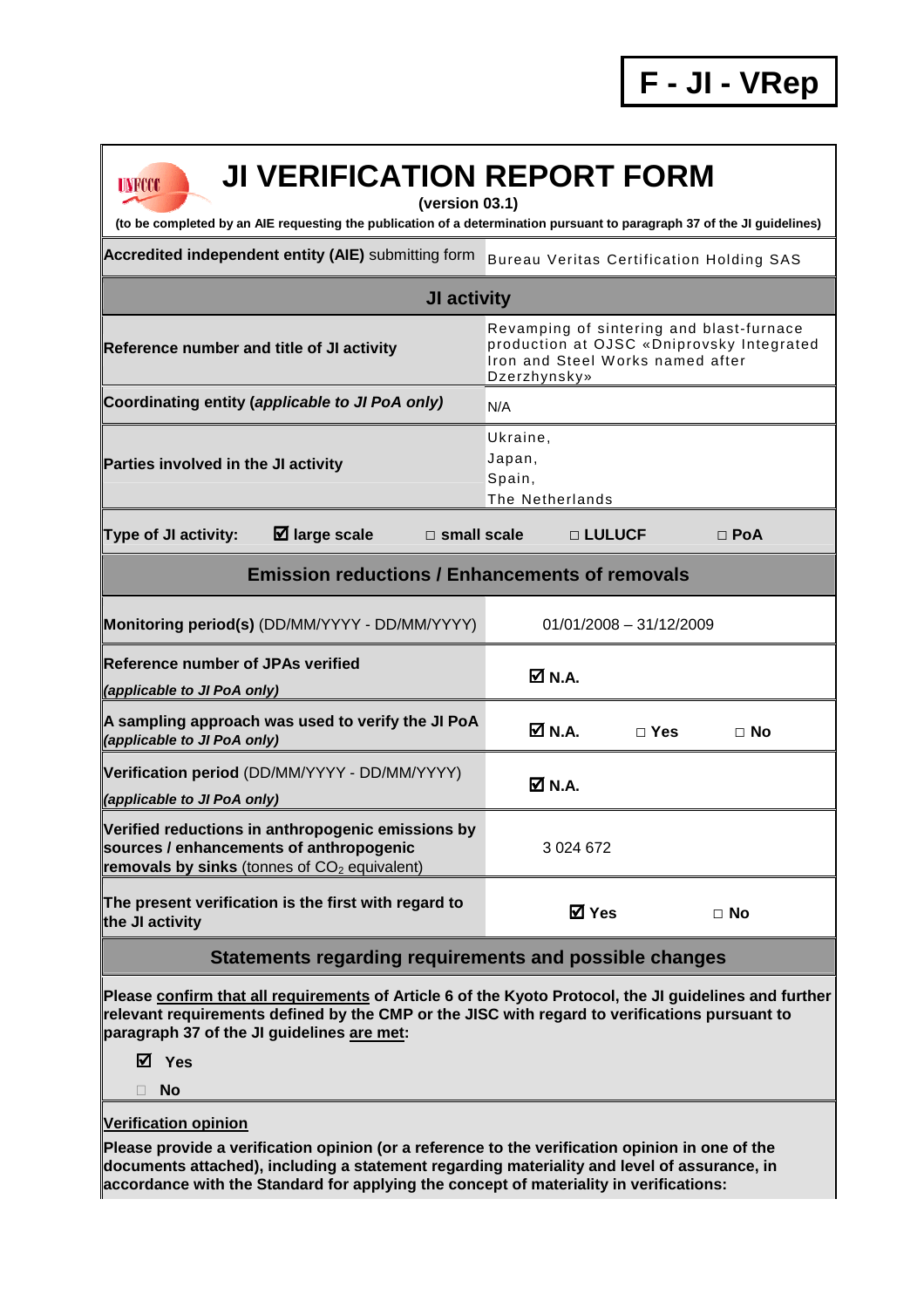The verification opinion is provided in the attached Verification Report №. UKRAINE-VER /0262/2011, ver.02 of 29/07/2011.

| The project design was revised after the<br>determination has been deemed final                                                                                                                                                                                                |                                                                                                                                                                                                                                                                                                                       |                                                                                                                                                    | $\Box$ Yes       |            | ⊠ No      |
|--------------------------------------------------------------------------------------------------------------------------------------------------------------------------------------------------------------------------------------------------------------------------------|-----------------------------------------------------------------------------------------------------------------------------------------------------------------------------------------------------------------------------------------------------------------------------------------------------------------------|----------------------------------------------------------------------------------------------------------------------------------------------------|------------------|------------|-----------|
| If yes, please list all revisions to the project design<br>and express a determination opinion (or provide a<br>reference to an attached document containing the<br>required information)                                                                                      |                                                                                                                                                                                                                                                                                                                       |                                                                                                                                                    | ØN.A.            |            |           |
| If project design was revised, please confirm that<br>conditions defined by paragraph 33 of the JI<br>guidelines are still met                                                                                                                                                 |                                                                                                                                                                                                                                                                                                                       |                                                                                                                                                    | M N.A.           | $\Box$ Yes | $\Box$ No |
| If project design was revised, please confirm that<br>the changes do not alter the original determination<br>opinion                                                                                                                                                           |                                                                                                                                                                                                                                                                                                                       |                                                                                                                                                    | M N.A.           | $\Box$ Yes | $\Box$ No |
|                                                                                                                                                                                                                                                                                |                                                                                                                                                                                                                                                                                                                       | If project design was revised, please confirm that:                                                                                                |                  |            |           |
|                                                                                                                                                                                                                                                                                | changed                                                                                                                                                                                                                                                                                                               | (a) Physical location of the project has not                                                                                                       | $M$ N.A.         | $\Box$ Yes | $\Box$ No |
|                                                                                                                                                                                                                                                                                |                                                                                                                                                                                                                                                                                                                       | (b) If emission sources have changed, they are<br>reflected in an updated monitoring plan                                                          | $\boxtimes$ N.A. | $\Box$ Yes | ⊟ No      |
|                                                                                                                                                                                                                                                                                |                                                                                                                                                                                                                                                                                                                       | (c) Baseline scenario has not changed                                                                                                              | $\boxtimes$ N.A. | $\Box$ Yes | $\Box$ No |
| (d) Changes are consistent with JI specific<br>approach or CDM methodology upon which<br>the determination was prepared for the project                                                                                                                                        |                                                                                                                                                                                                                                                                                                                       |                                                                                                                                                    | ØN.A.            | $\Box$ Yes | $\Box$ No |
| The monitoring plan was revised                                                                                                                                                                                                                                                |                                                                                                                                                                                                                                                                                                                       |                                                                                                                                                    | $\Box$ Yes       |            | ⊠ No      |
|                                                                                                                                                                                                                                                                                |                                                                                                                                                                                                                                                                                                                       | If yes, please inform for which technologies and<br>measures under each type of JPA the monitoring plan<br>was revised (applicable to JI PoA only) |                  |            |           |
| The revisions to the monitoring plan improve the<br>accuracy and/or applicability of information<br>collected, compared to the original monitoring plan<br>without changing conformity with the relevant<br>rules and regulations for the establishment of<br>monitoring plans |                                                                                                                                                                                                                                                                                                                       |                                                                                                                                                    | $\Box$ Yes       | $\Box$ No  | Ø N.A.    |
|                                                                                                                                                                                                                                                                                |                                                                                                                                                                                                                                                                                                                       | List of documents attached to the verification report form                                                                                         |                  |            |           |
| ☑                                                                                                                                                                                                                                                                              |                                                                                                                                                                                                                                                                                                                       | <b>Verification report</b>                                                                                                                         |                  |            |           |
| ☑                                                                                                                                                                                                                                                                              |                                                                                                                                                                                                                                                                                                                       | Written approvals by the Parties involved (The letter of approval from the Government of the<br>Netherlands, reference: 2011JI15 of 10.05.2011).   |                  |            |           |
| М<br><b>Other documents:</b>                                                                                                                                                                                                                                                   |                                                                                                                                                                                                                                                                                                                       |                                                                                                                                                    |                  |            |           |
|                                                                                                                                                                                                                                                                                | $\Box$                                                                                                                                                                                                                                                                                                                | Document listing all revisions to the project design, if applicable                                                                                |                  |            |           |
|                                                                                                                                                                                                                                                                                | Determination that the revisions to the project design, if applicable, do not alter the<br>$\Box$<br>original determination opinion and that the conditions defined by paragraph 33 of the<br>JI guidelines are still met                                                                                             |                                                                                                                                                    |                  |            |           |
|                                                                                                                                                                                                                                                                                | $\Box$                                                                                                                                                                                                                                                                                                                | Revised monitoring plan, if applicable                                                                                                             |                  |            |           |
|                                                                                                                                                                                                                                                                                | Determination that the revisions to the monitoring plan, if applicable, improve the<br>$\Box$<br>accuracy and/or applicability of information collected, compared to the original<br>monitoring plan without changing conformity with the relevant rules and regulations<br>for the establishment of monitoring plans |                                                                                                                                                    |                  |            |           |
|                                                                                                                                                                                                                                                                                | $\Box$                                                                                                                                                                                                                                                                                                                | Sampling plan, if applicable (JI PoA only)                                                                                                         |                  |            |           |
|                                                                                                                                                                                                                                                                                | ☑                                                                                                                                                                                                                                                                                                                     | Any other documents: Excel-file "Revamping of sintering and blast-furnace production at                                                            |                  |            |           |

 **Any other documents:** Excel-file "Revamping of sintering and blast-furnace production at